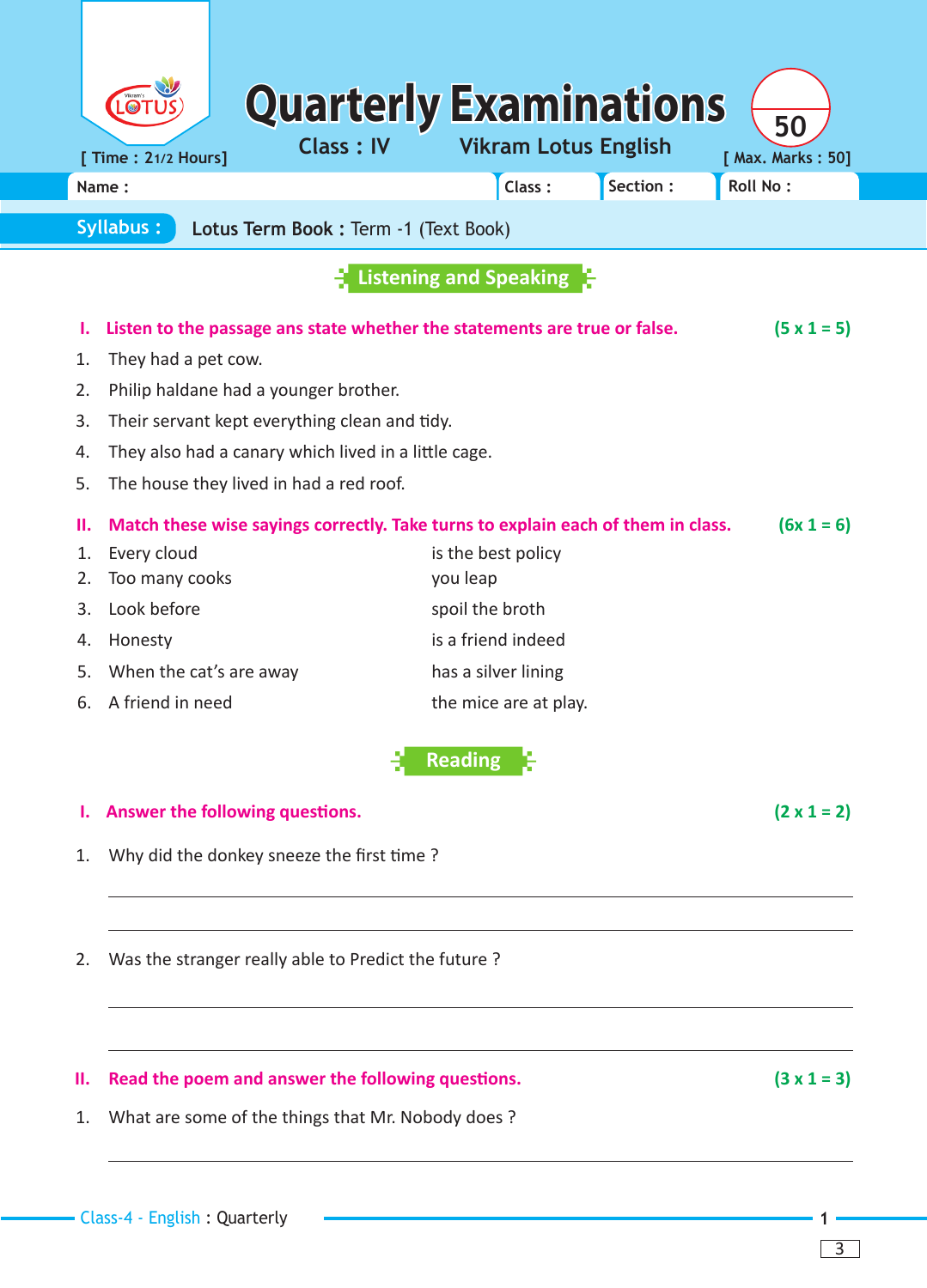| 2. | How does Mr. Nobody soil the carpets ?                                                       |                    |
|----|----------------------------------------------------------------------------------------------|--------------------|
|    |                                                                                              |                    |
|    | In the first stanza, what is Mr. Nobody compared to?                                         |                    |
|    | Read the passage and answer the following questions.                                         | $(3 \times 1 = 3)$ |
|    | Was their journey successful? Why?                                                           |                    |
|    | Name the three astronuts who travelled to the moon. Name the year.                           |                    |
|    | What did they travel in ?                                                                    |                    |
|    | Answer the following questions.                                                              | $(2 \times 1 = 2)$ |
|    | Who was Pandora?                                                                             |                    |
|    | Name the last thing that flew out of the box.                                                |                    |
|    | <b>Writing</b>                                                                               |                    |
|    | If you were given a chance to visit Moon, What all would you do there? How would you prepare |                    |
|    | yourself for the journey ? Write a few lines.                                                | $(5 \times 1 = 5)$ |

- 
- $3. \quad W$

- $1. V$
- 2. Name the last thing that flew out of the box.

**II. Why do you think hope is important in our lives ? How does it help us ? Write a few lines to answer. Give examples to Explain. (4 x 1 = 4)**

4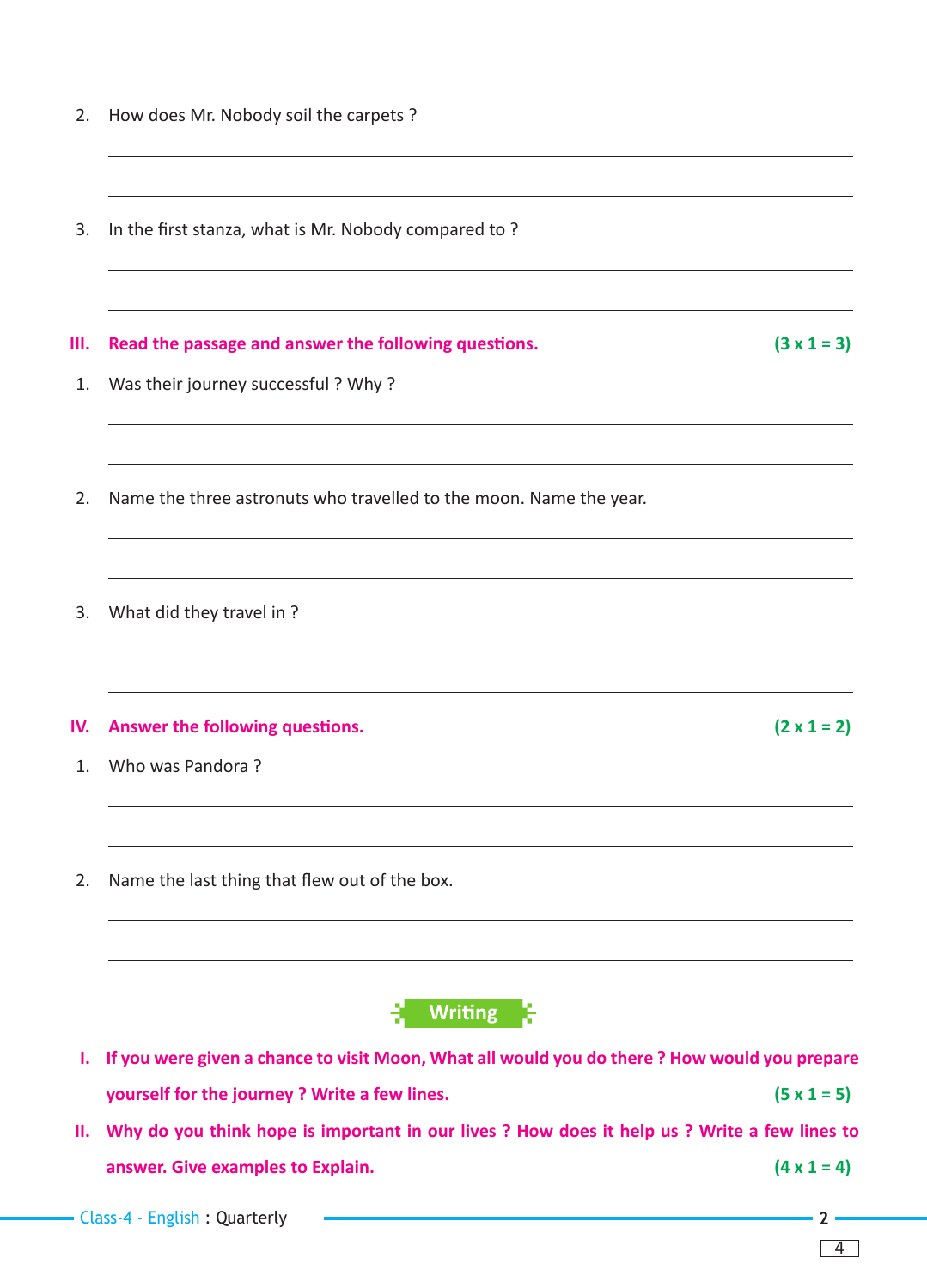

|            | 1. Fill in the blanks using 'so' or 'because'.                                                    |  |                    |  | $(2 \times 1 = 2)$ |  |  |  |  |  |  |
|------------|---------------------------------------------------------------------------------------------------|--|--------------------|--|--------------------|--|--|--|--|--|--|
|            | 1. She drank a glass of water ________________________ she was thirsty.                           |  |                    |  |                    |  |  |  |  |  |  |
|            | 2. Grandpa has misplaced his spectacles, _____________________________he is looking for them.     |  |                    |  |                    |  |  |  |  |  |  |
| <b>II.</b> | Complete the sentences given below using suitable possessive pronouns from the options<br>given.  |  |                    |  | $(3 \times 1 = 3)$ |  |  |  |  |  |  |
|            |                                                                                                   |  |                    |  |                    |  |  |  |  |  |  |
|            | 2. This is __________________________bag. This bag is ____________________(hers, her).            |  |                    |  |                    |  |  |  |  |  |  |
|            |                                                                                                   |  |                    |  |                    |  |  |  |  |  |  |
|            | III. Fill in the blanks with any, some or no.                                                     |  | $(3 \times 1 = 3)$ |  |                    |  |  |  |  |  |  |
|            | 1. Did you find _____________________________ of the boys in the playground.                      |  |                    |  |                    |  |  |  |  |  |  |
|            | 2. Do you want __________________ tea ?                                                           |  |                    |  |                    |  |  |  |  |  |  |
|            | 3. I have _____________________________ideas about how to host a surprise birthday party for him. |  |                    |  |                    |  |  |  |  |  |  |
|            | IV. Add appropriate question tags to these sentences.                                             |  |                    |  | $(2 \times 1 = 2)$ |  |  |  |  |  |  |
|            | 1. We have eaten our supper.                                                                      |  |                    |  |                    |  |  |  |  |  |  |
|            | 2. Tom returned the camera.                                                                       |  |                    |  |                    |  |  |  |  |  |  |
|            | $\frac{1}{2}$ Vocabulary $\frac{1}{2}$                                                            |  |                    |  |                    |  |  |  |  |  |  |
|            | I. From the list below each, choose the word most similar in meaning.                             |  |                    |  | $(2 \times 1 = 2)$ |  |  |  |  |  |  |
|            | a) big, large, huge                                                                               |  |                    |  |                    |  |  |  |  |  |  |
|            | Slight, lame, bear, immense, plight                                                               |  |                    |  |                    |  |  |  |  |  |  |
| a)         | Valuble, worth, alot                                                                              |  |                    |  |                    |  |  |  |  |  |  |
|            | Vain, precious, solemn, moral                                                                     |  |                    |  |                    |  |  |  |  |  |  |
| Ш.         | Fill in the blanks using the correct phrase from the box.                                         |  |                    |  | $(3 \times 1 = 3)$ |  |  |  |  |  |  |
| 1.         | After school is over, you tell your friends, '______________________________'.                    |  |                    |  |                    |  |  |  |  |  |  |
| 2.         | If you want to enter someone's room, you'll say, '___________________________'.                   |  |                    |  |                    |  |  |  |  |  |  |
| 3.         | If someone lends you something, you will say, '_______________________________'.                  |  |                    |  |                    |  |  |  |  |  |  |